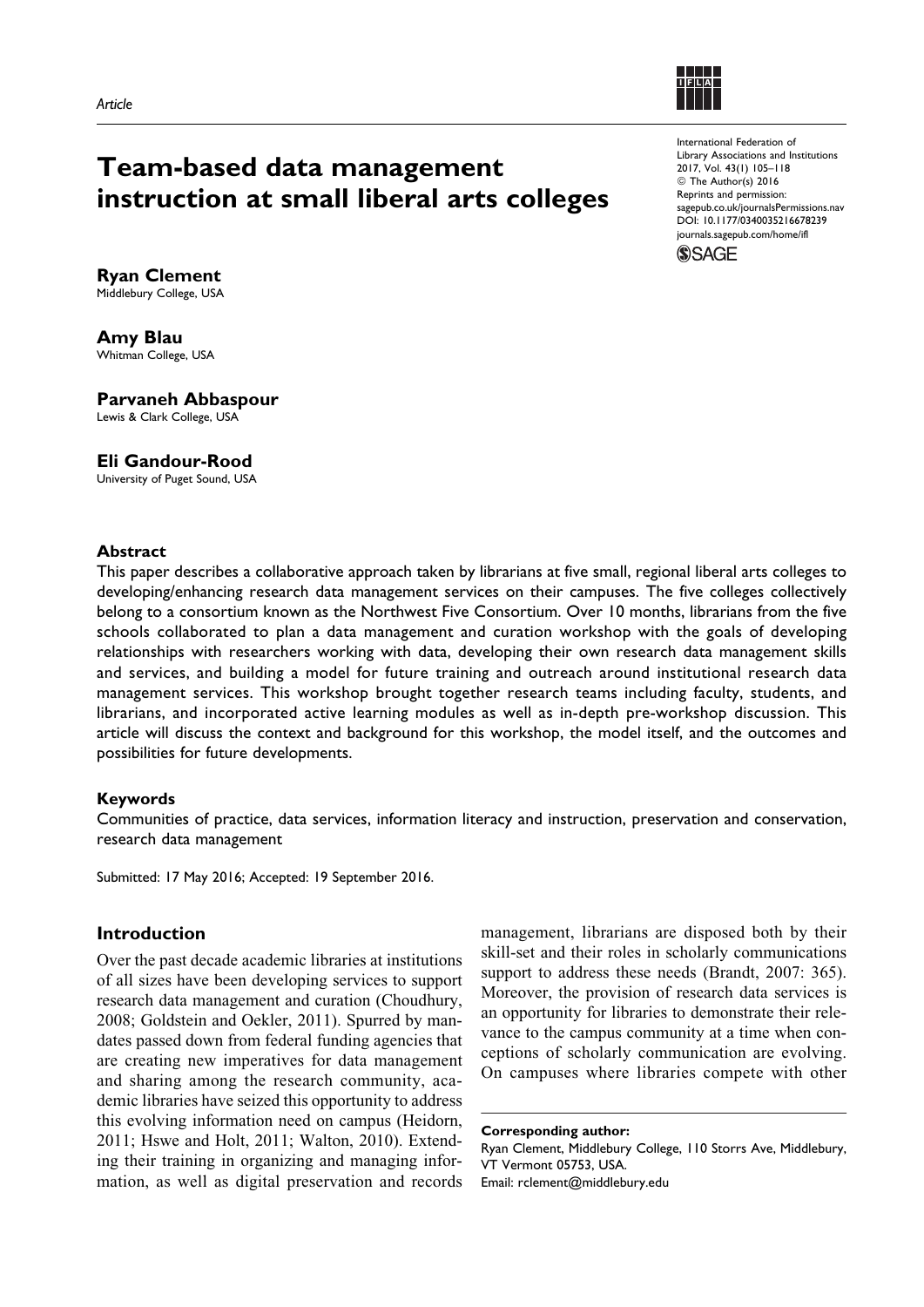departments for resources, the provision of support for research data management (RDM) can be a fresh approach for libraries to build their value on campus in both the scholarly communications and instructional domains.

# Common challenges in developing research data management services

Training and time investment. There are some common challenges encountered by librarians working to establish RDM services. Although data management is a ready match for librarians' skill-sets, they may lack specific training in these areas or be unfamiliar with the domain-specific knowledge needed to apply more general curation skills effectively. Furthermore, given that the vast majority of research data is produced digitally, managing this information requires a perpetual investment of time to stay up to date with new technologies. RDM is also a relatively new field experiencing rapid development across a variety of disciplines, requiring further time to stay abreast of domain-specific best practices.

Building campus relationships. Beyond requirements for professional development and training, the establishment of RDM services and workflows requires developing stakeholder relationships across the institution. Providing effective RDM frequently requires that the library develop new relationships and build existing partnerships across campus with units such as Information Technology (IT) and Sponsored Research. As familiar and accepted as conversations about RDM have become in the academic library community, other units may be entirely unfamiliar with the library's new (and often self-defined) mandate to support data management and may, for a variety of reasons, be reticent to engage with the library to address these needs. This initial caution may extend to the very stakeholders these services aim to support – researchers.

Outreach to faculty partners. Beyond these initial questions about new services and roles, librarians seeking to establish RDM services may encounter other challenges in working with faculty researchers. Among these is the deceptively simple task of informing researchers that these new services exist, and retraining faculty to reach out to the library when RDM needs arise. This retraining process involves two further challenges – convincing the researchers that the library is capable of providing these services, and defending the novel concepts of data management plans in particular and data sharing in general. Researchers may fiercely defend disciplinary traditions around sharing research, and see these new mandates and requests for their output as an encroachment, even as these requirements have often been crafted with the utmost deference to establish disciplinary practices.

Background on the Northwest Five Consortium institutions. This paper describes a collaborative approach taken by librarians at five small, regional liberal arts colleges to developing/enhancing research data management services on their campuses. These colleges are Lewis & Clark College, Reed College, Whitman College, Willamette University, and University of Puget Sound. The five colleges collectively belong to a consortium known as the Northwest Five Consortium (NW5C), which has the mission of promoting crossinstitutional collaboration and is supported by a grant from the Andrew W. Mellon Foundation. Over 10 months, librarians from the five schools collaborated to plan a data management and curation workshop with the goals of developing relationships with researchers working with data, developing their own RDM skills and services, and building a model for future training and outreach around institutional RDM services. The workshop was supported with a minigrant from the NW5C Fund for Collaborative Inquiry.<sup>1</sup> This article will discuss the context and background for this workshop, the model itself, and the outcomes and possibilities for future developments.

All five institutions are small, private liberal arts colleges, with student enrollments ranging between 1400 and 2600 full-time equivalent (FTE). They share several metrics by which the Carnegie Classification of Institutions of Higher Education (Indiana University Center for Postsecondary Research, n.d.) classifies colleges and universities in the United States. They are four-year Baccalaureate Colleges with an Arts & Sciences Focus – the majority of degrees awarded at each college are non-professional undergraduate degrees (Bachelor of Arts or Bachelor of Sciences in the arts, humanities, social sciences, or natural sciences, rather than in disciplines such as business, nursing, or engineering). All five institutions are primarily residential (at least half of the undergraduate students live on campus and at least 80% attend full-time) and all rank among the most selective (80th to 100th percentile) of baccalaureate institutions. The concentration on undergraduate education in a residential setting, the relatively small number of students and the generally low student to faculty ratio mean that there is a strong expectation that students will know their professors and fellow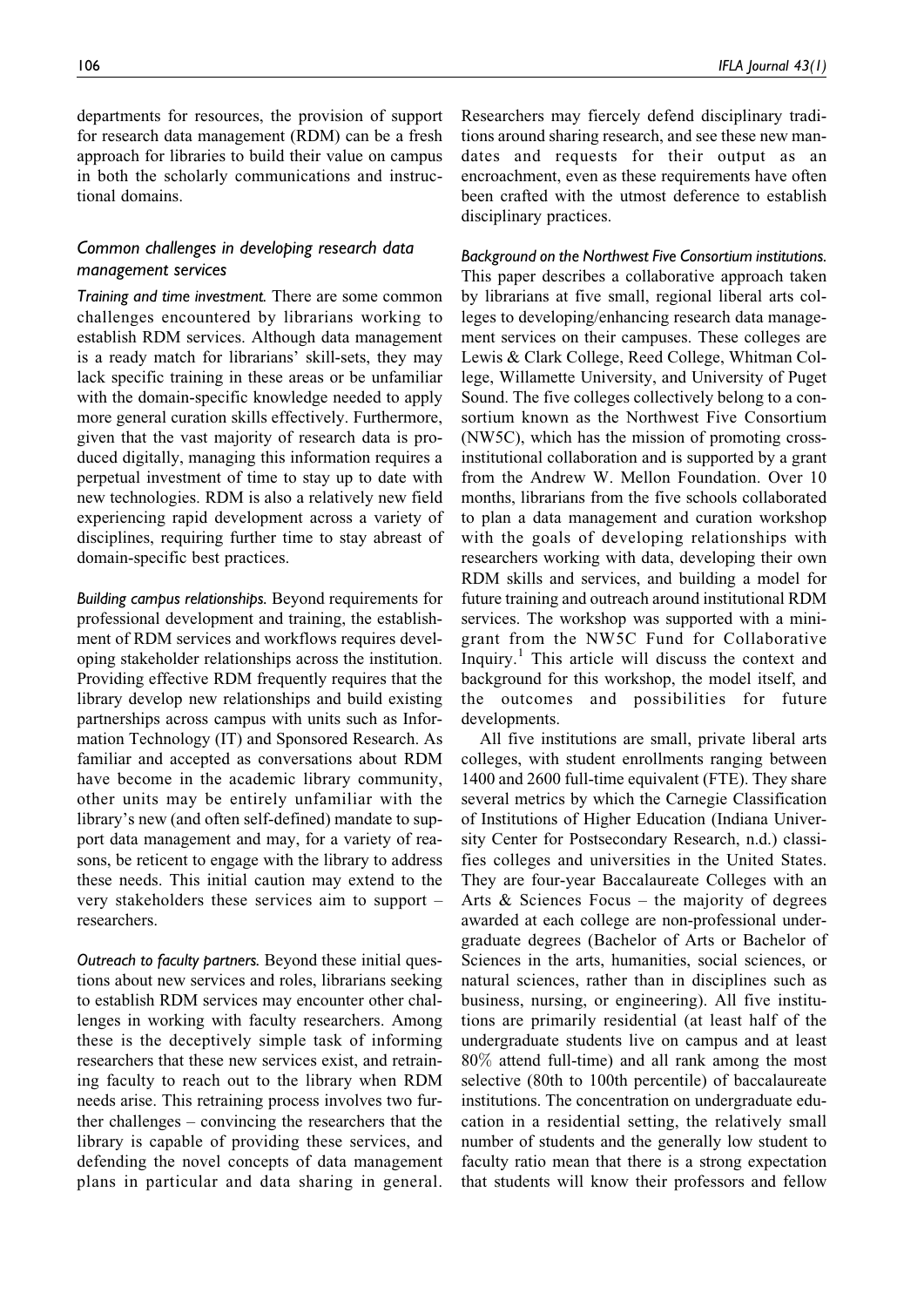students well, and that the personal attention that students receive from faculty and staff will translate into ''high-impact'' educational experiences for students (Kuh et al., 2008). The faculty expectations at selective liberal arts colleges generally follow a ''teacher-scholar'' model; while excellent teaching is a fundamental expectation, that teaching is rooted in disciplinary scholarship. Faculty at these institutions therefore have active research agendas, which often rely upon research assistance from their undergraduate students.

While many of the challenges libraries face in establishing RDM services are common across a wide variety of institution types, some of these challenges are magnified in unique ways at small liberal arts colleges. The intimate, student-centered environment that is characteristic of liberal arts colleges poses additional challenges to developing RDM services that must be addressed by librarians in these contexts. Faculty tend to be engaged in a particularly time-intensive style of teaching and mentoring, leaving limited time to spend on lab management. In this context, data management can fall by the wayside. Research assistants are often undergraduate students with little exposure to, and instruction in, managing research data. Furthermore, there tends to be a high turnover rate among these research assistants; many will spend only 2–3 years working in a lab before graduation, sometimes with interruptions for time off or study abroad.

These immediate, situational challenges are often compounded by the larger institution-level privileging of curricular needs over research in the allocation of resources. By virtue of being in a smaller institution there is often less infrastructure (both human and technological) in place to support research and fewer resources that can be devoted to these needs than in large research-intensive universities. This holds true in the library where data management responsibilities are often added to a traditional liaison position in addition to other instructional, technical, and functional work roles.

At the same time, the opportunities for data management and data information literacy at liberal arts colleges and primarily undergraduate institutions (PUIs) are also significant. The close-knit environment lends itself to collaboration between librarians and faculty, and data management services can act to reinforce or grow liaison relationships, especially with departments less reliant on the library for more traditional services. The combination of liaison responsibilities with RDM services allows for the flexibility to be able to consult with faculty and students in situ, in a laboratory setting, if that works best for the research group. There are many possibilities

for developing innovative approaches to data management and curation services and for providing data information literacy training for undergraduate students.

## Literature review

## Library data services

While most of the initiators of library data services have been large research universities (Antell et al., 2014; Cox and Pinfield, 2014; Heidorn, 2011; Soehner et al., 2010; Tenopir et al., 2012, 2013, 2014), there is a growing body of literature about data services at Master's universities and PUIs (Goldstein and Oelker, 2011; Scaramozzino et al., 2012; Shorish, 2012; Stamatoplos et al., 2016; Toups and Hughes, 2013), and about how outreach efforts related to data literacy and data management may be implemented with undergraduate students at a range of institution types (Ball and Medeiros, 2012; MacMillan, 2010; Mooney et al., 2014; Piorun et al., 2012; Qin and D'Ignazio, 2010; Reisner et al., 2014; Shorish, 2015; Stephenson and Caravello, 2007; Strasser and Hampton, 2012; Zilinski et al., 2014). Librarians at PUIs have argued that while resources may be limited at smaller institutions, the same imperatives to act as data stewards and to transmit best practices apply (Shorish, 2012). The key factor for smaller institutions is the adaptation of emerging best practices for their environments:

Large research institutions may have more resources and staff, and their need for data curation may be greater. But we at smaller institutions are poised to learn from their pioneering work, borrow accordingly, and tailor data support services to the local needs of our patrons. (Toups and Hughes, 2013: 232)

Library data support services for undergraduate students draw upon sets of competencies, or literacies, related to data production or use. Calzada Prado and Marzal (2013: 126) define *data literacy* as "the component of information literacy that enables individuals to access, interpret, critically assess, manage, handle and ethically use data''. Qin and D'Ignazio (2010: 2) define science data literacy as a praxis-based skillset with emphasis on "functional ability in data collection, processing, management, evaluation, and use''. Carlson et al. (2011: 634) distinguish data information literacy from data literacy, statistical literacy, and information literacy with respect to the production of information in addition to its consumption, bringing the various literacies together as it ''merges the concepts of researcher-as-producer and researcher-asconsumer of data products''. They situate data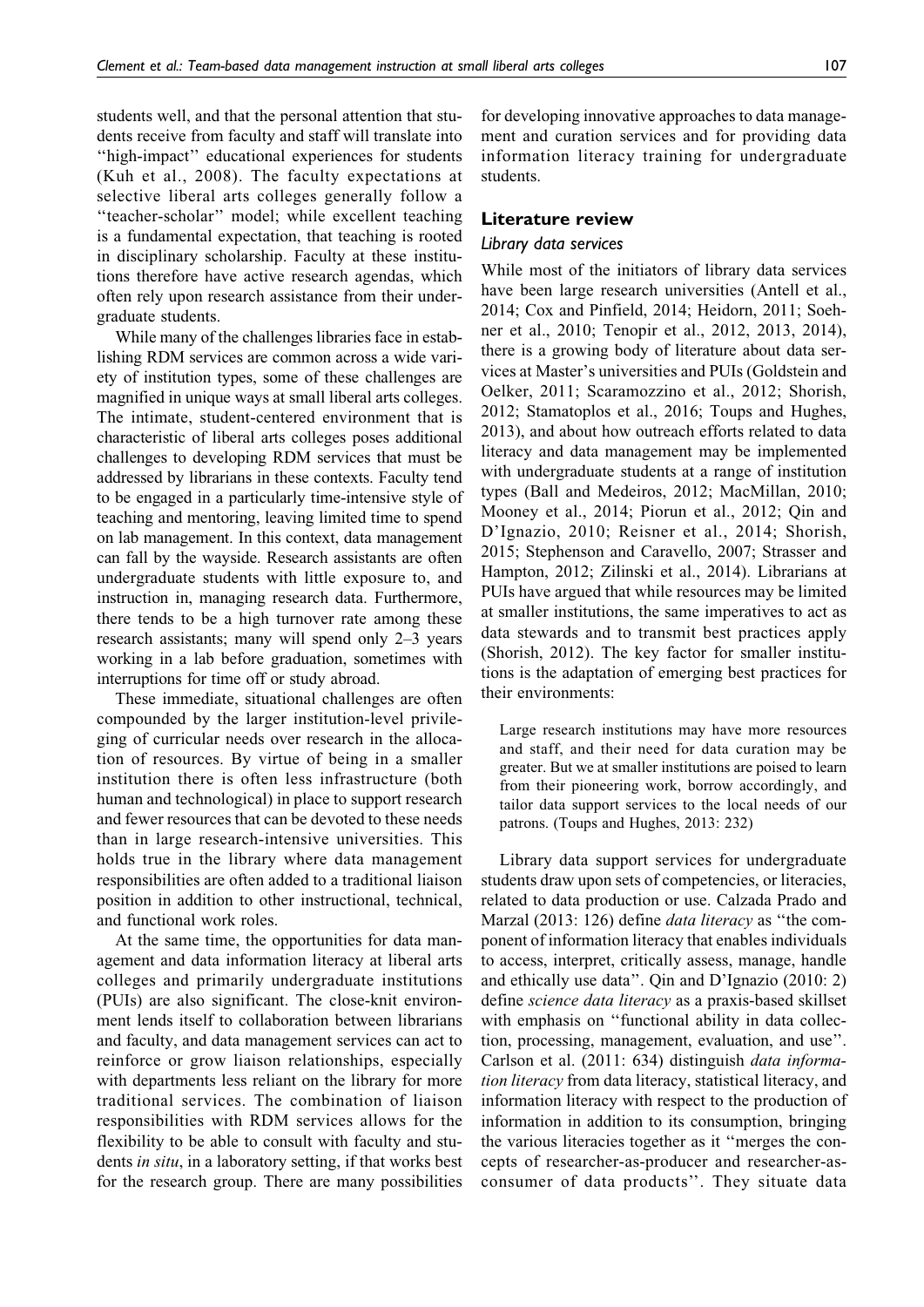information literacy competencies within the ACRL Information Literacy Competency Standards in order to propose the essential components of a data information literacy program administered by librarians (Carlson et al., 2011: 652). Considering data information literacy in light of the ACRL Framework for Information Literacy for Higher Education, Shorish (2015: 100) argues that data information literacy ''should be treated as any of the other literacy competencies and incorporated into the workflow of outreach librarians''.

Many examples of librarian-led data information literacy instruction for undergraduates are in classroom settings. However, it can be difficult to find space in a tight undergraduate science curriculum for a stand-alone data literacy or data management course (Qin and D'Ignazio, 2010: Lessons Learned 3). This is one reason to look to the undergraduate research experience as a place to integrate data literacy or data management skills into undergraduate research experiences; another reason is the ability to immediately relate skills learned to their authentic contexts. In their needs assessment of data information literacy for faculty and students, Carlson et al. (2011: 648) find that while there were common areas of need, faculty needs were related to data they created themselves, while the students surveyed were using data from external sources as part of a course. However, Stamatoplos (2009: 240) points out that the differences between information needs for students and faculty are reduced when students are undertaking authentic research projects.

## Undergraduate research

The Council on Undergraduate Research defines undergraduate research as ''an inquiry or investigation conducted by an undergraduate student that makes an original intellectual or creative contribution to the discipline'' (Rowlett et al., 2012: 2). Undergraduate research differs from most coursework because of its open investigative nature, usually managed through the mentorship of a faculty researcher (Stamatoplos, 2009: 237). Involvement with undergraduate research has been identified as a ''highimpact'' practice which contributes to student engagement and success (Kuh et al., 2008: 14). While the Boyer Report called for making inquiry-based learning the standard at research universities in order to improve the quality of undergraduate experience at such institutions (Boyer Commission on Educating Undergraduates in the Research University, 1998: 15), the emphasis on active, collaborative learning and faculty mentorship has been standard at liberal arts colleges, where undergraduate students rather than graduate students work as research assistants for faculty research groups (Shorish, 2015: 101).

By taking part in undergraduate research experiences (UREs), students not only help to create new knowledge, but also learn about the norms of scholarly work in their discipline. Thus, undergraduate research experiences allow students to be integrated into communities of practice (Hunter et al., 2007: 37). However, formal instruction in data information literacy is not necessarily the norm in these communities of practice. Hunter et al. (2007: 46) identified eight categories of gains for students who participated in science UREs, including intellectual gains of ''thinking and working like a scientist'', learning professional norms of ''becoming a scientist'', and acquiring skills in various information literacyrelated categories such as ''work organization'', ''computer'', and ''information retrieval''. Hunter et al. do not consider data management competencies explicitly; they might be included in any of the abovementioned categories, although the praxis-based elements probably are best categorized with skills.

The undergraduate research experiences described by Hunter et al. do not include instruction or mentorship from librarians. Stamatoplos (2009: 239) calls for formal involvement of librarians with undergraduate research programs, as students conducting independent research have even greater need for advanced information and library skills. Hensley (2015: 722) has also shown ways in which library information literacy (IL) initiatives can intersect productively with UREs, as they share emphases on developing ''critical thinking and problem-solving skills''. Respondents to her survey provided IL instruction for undergraduate researchers in a variety of formats, including one-onone with students or faculty/mentors, workshops with lab groups, and involvement as team-teacher or as instructor of record in a credit-bearing course (Hensley, 2015: 730). The examples of IL topics for undergraduate research, however, focused primarily on database searching and citation management; explicitly data-related aspects of IL accounted for just over  $2\%$  of the topics taught (numeric and spatial data 1%, data visualization .7%, developing a data management plan .5%) (Hensley, 2015: 735).

An instance of librarians working directly with undergraduate research groups is the social-work pilot project undertaken by Mooney et al. They describe their work embedding librarians with undergraduate research teams over the course of two semester-long research projects in social work, with biweekly meetings (Mooney et al., 2014: 374). Among the advantages to this approach are just-in-time lessons that fit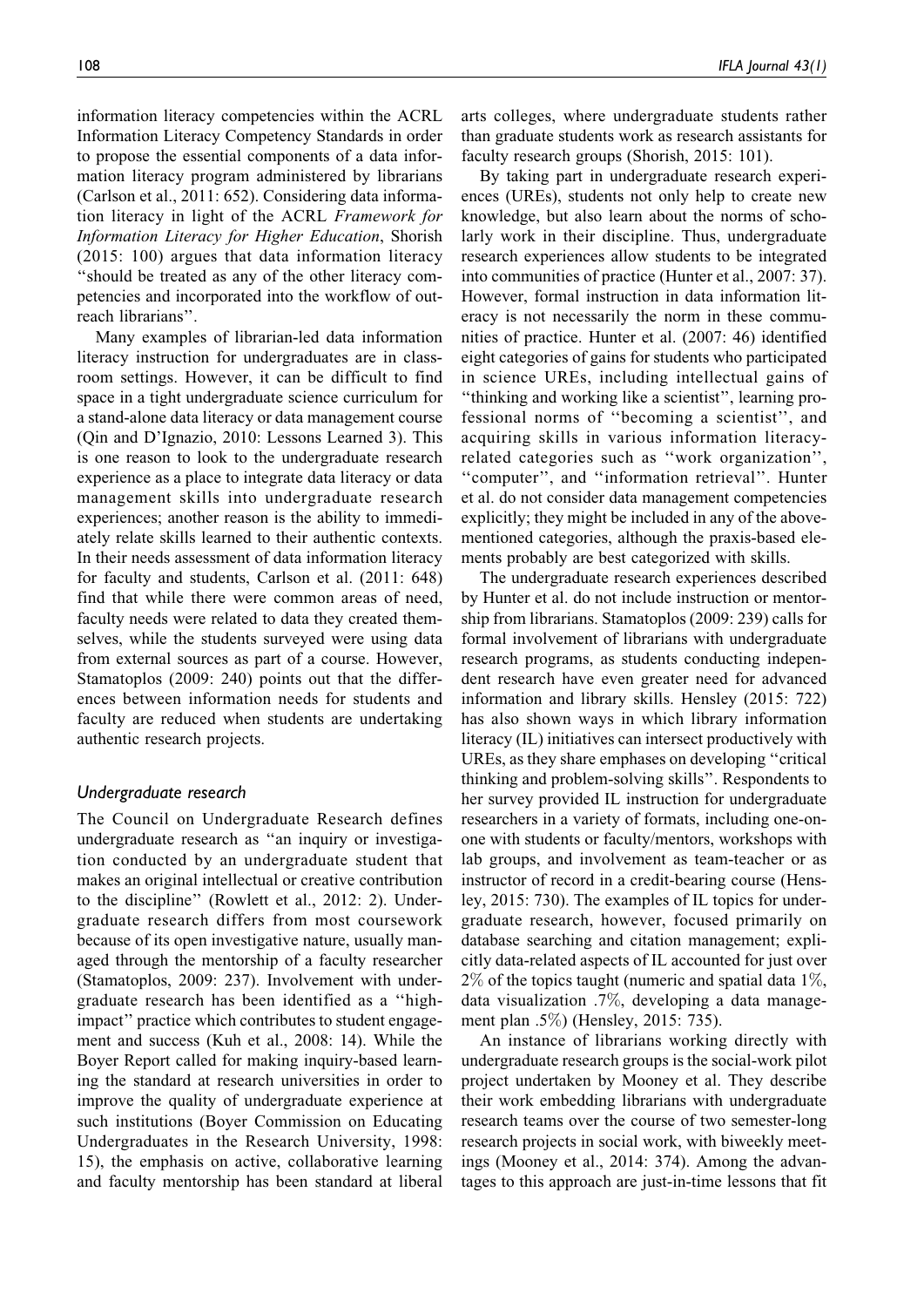the development and workflows of the projects. Mooney et al. identify the potential for partnership between librarians and research teams at a place of knowledge production. The involvement of librarians with research groups helps to integrate a range of information literacy skills into the undergraduate research experience, something that Mooney et al. find lacking overall:

It is our assessment that data management and the broader scope of data information literacy, indeed even basic library research skills, are not widely perceived as explicit goals of participation in undergraduate research despite an overarching goal for the advancement of real world research experience. (Mooney et al., 2014: 371)

Because the approach taken to embed librarians in these projects will not scale, Mooney et al. (2014: 383) foresee offering librarian-run workshops for faculty and undergraduate researchers, complemented by librarian attendance at research team meetings.

#### Librarian training

The growth in interest in data services in libraries also has significant impact on librarian training in data services. While library and information schools are adding data services and data curation tracks for new graduates (Creamer et al., 2012; Keralis, 2012), additional training of librarians, especially in departmental liaison or institutional repository roles, may be needed for them to evaluate and develop services in their libraries (Bresnahan and Johnson, 2013), especially if data curation roles were not part of their original career plans (Pryor and Donnelly, 2009: 164). Tenopir et al. (2013: 72) find that while over 75% of librarians who support research data services as an integral part of their job responsibilities feel prepared to do so, less than 50% of those who occasionally support research data services feel prepared.

Both online and in-person training opportunities in RDM exist for librarians, with a broad range of instructional models, fee structures, and time commitments (ANDS, n.d.; EDINA and Data Library, University of Edinburgh, n.d.; Guy, 2013; Research Data Netherlands, 2016; Rice, 2014; Verbakel et al., 2013). A few models of librarian training that explicitly incorporate face-to-face training or interaction with researchers are of interest for the incorporation of elements important to the workshop model discussed in this article. The Data Information Literacy Project [\(datainfolit.org\)](http://datainfolit.org) presents a model in which librarians familiarize themselves with types of research in specific disciplinary areas, interview researchers using the Data Curation Profile, and then work with faculty

to develop data information literacy programs for graduate or undergraduate students (Carlson et al., 2015). The immersive Informatics training program at the Library at the University of Melbourne, Australia, embedded library and IT support staff in a research context with data producers for a tenmodule series of topics presented over 16 weeks (Shadbolt et al., 2014). In order to provide required training for a library representative for Statistics Canada data at participating institutions across Canada, the Data Liberation Initiative (DLI) instituted a common curricular model built on regional workshops. The in-person regional trainings created a ''sense of community'' among participants and trainers that continued beyond the workshop proper (Watkins et al., 2004: 19).

## Northwest Five Consortium workshop model in theory

The planning process for the workshop took place over 10 months and was conducted primarily via videoconferencing meetings by the five librarian cofacilitators. The group was convened by the principal investigators in September of 2014 to respond to an open invitation from the NW5C for grant applications. Funding was available to support thematic workshops: cross-disciplinary initiatives to enhance teaching and learning at all member institutions. The grant application was submitted in October, and notification of funding approval was received in December. The librarian co-facilitators met more frequently beginning in January 2015 to plan the workshop. In these meetings the planners formulated a workshop model to help address the common challenges faced by librarians developing data management services at the NW5C member colleges. The model proposed bringing together teams from each school for a oneand-a-half-day workshop led by an outside facilitator. Each detail of the model from team composition to the breakdown of the curriculum was designed to maximize the impact of the workshop on the larger endeavor of establishing RDM services at each of the institutions.

#### Team model

The team model proposed bringing together a team from each school composed of a faculty researcher, one or two student researchers working with that faculty member, a librarian, and an educational technologist or IT support staff. Each team united those involved in addressing the data management challenges in a particular lab. This team model also served to model the type of librarian-researcher collaboration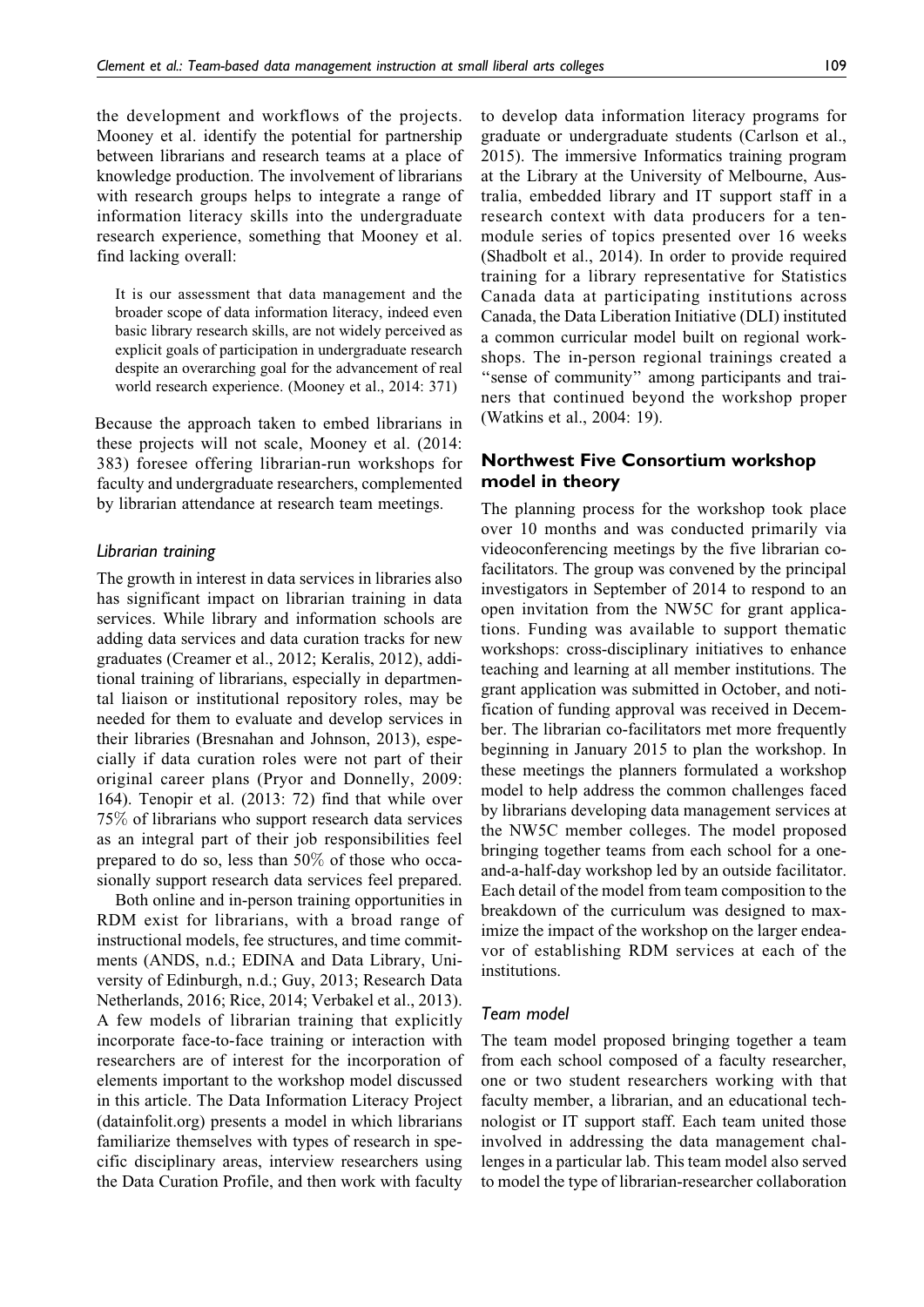the planners sought to develop on their campuses. To this end, once a team was identified from each institution, the librarian would work with the team to undertake a preliminary assessment of current RDM practices.

#### Facilitation

Due to the relative inexperience of the majority of the planning team with RDM services, an outside facilitator who was skilled at leading a diverse audience through an introductory data management curriculum was hired. Selecting an outside facilitator brought two advantages: first, it allowed the librarians to fully engage as members of their teams, working side-byside through each activity; second, it provided an opportunity for the librarians to receive the RDM training themselves, learning both the content as well as the approach to teaching RDM.

#### Curriculum

The workshop curriculum was crafted by the planners, in collaboration with the facilitator, with the aim of developing participant awareness and understanding of data management issues. The curriculum for the first day was adapted from the New England Collaborative Data Management Curriculum (Lamar Soutter Library, University of Massachusetts Medical School, n.d.) as well as the DataONE modules (DataONE, 2015) and involved lecture and discussion sections interspersed with group activities to create an active, engaging experience. The curriculum was calibrated based on the participating teams' interests or stated RDM challenges (this question was posed in the recruitment process). The following half-day of the workshop was set aside as work time for teams to apply the lessons learned the previous day while the librarians gathered separately to talk about their work to establish RDM services at their respective institutions and further develop their community of practice.

## Workshop model in practice

The workshop model evolved over the course of the planning process. Recruitment challenges affected the makeup of the teams and their disciplinary backgrounds, changes were made to the pre-workshop preparation process to accommodate the needs of participants, and the curriculum itself was modified prior to the delivery of the workshop to provide more participant-centered outcomes. The foundational elements of the model remained: a flexible, segmented curriculum centered around active-learning modules;

a team of researchers from each institution; participation by faculty researchers who generate data in their teaching lab groups; and involvement of undergraduate research assistants.

The planned makeup of the institutional teams, each consisting of a faculty principal investigator, one or two student researchers, a librarian, and an educational technologist or IT support person, was a deliberate attempt to bring together stakeholders with diverse perspectives and complementary skillsets. In fact, none of the teams ended up in the planned configuration of one faculty, one student, and one IT support, although all retained the librarian and faculty participants. All of the librarians reported approaching multiple faculty members at their institutions before each was successful in identifying a faculty member who fit all of the necessary criteria to attend: an interest in RDM, an active research program with undergraduate students involved in generating and working with data, and, crucially, availability on the date of the workshop. Although the original intent had been to recruit faculty from both social science and science disciplines, the planners found it challenging to recruit from the social sciences, since several of the librarians themselves were primarily liaisons to natural science departments. The final participating teams consisted of two chemists, one developmental biologist, and two environmental scientists. The fifth team, with a sociologist, started but did not complete the first day of the workshop.

In addition to the narrowing of disciplinary scope, there was not a consistent configuration of team participants. One institution sent two faculty researchers in environmental science but lacked an undergraduate student researcher, while the chemists, coming from separate institutions, each brought two undergraduate students. None of the teams brought a dedicated technology specialist. Another team brought in place of an IT support person a second faculty participant who, while not a member of the primary research group, was the primary technician for the instruments which were used by the members of the research group in their data collection. This proved to be a helpful team configuration, as the second faculty participant, while not primarily a teaching faculty member, had substantial experience both with the learning needs of undergraduate students, and also with the nature of the data sets being generated by undergraduates within their home department. During workshop activities requiring teams to make plans for future data management workflows within their lab, the second faculty participant enabled the group to delineate very specific procedures based on her expertise and familiarity with the instruments most commonly used by the lab.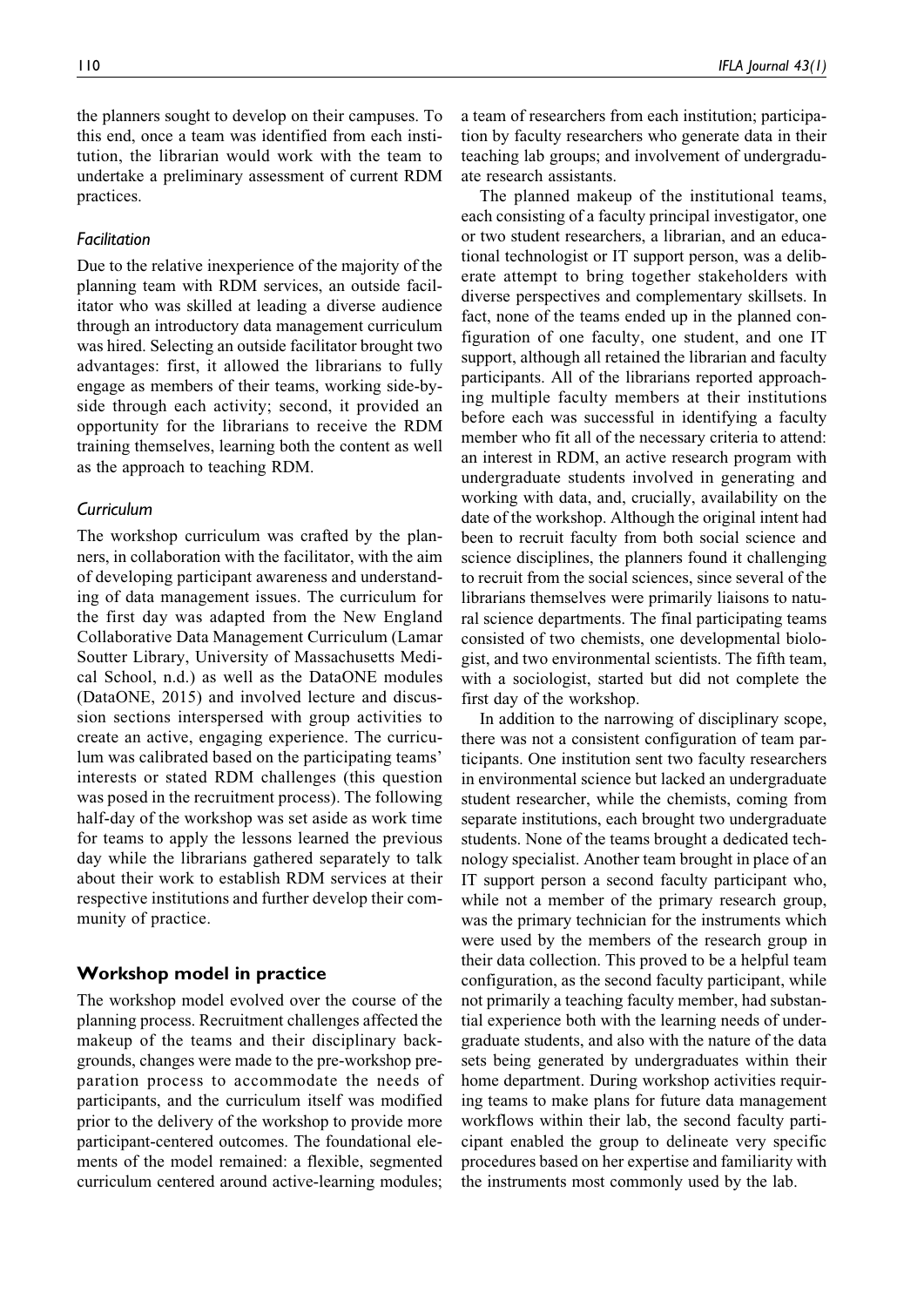Further modifications to the model were made during the pre-workshop preparatory period, when the librarians engaged with their faculty members and completed a modified Data Curation Profile (DCP) interview (Carlson, 2010). Several faculty members expressed some resistance to the time-intensive nature of completing an entire DCP. During the course of the oral interviews, the librarians were able to take stock of each faculty participant's comfort level and experience with data management principles, as well as their immediate needs. In general, faculty had little to no experience explicitly engaging with RDM as a skillset, and their priorities were focused on learning how to increase efficiency in their lab settings. These were unsurprising concerns for faculty at teachingfocused institutions, but did cause the librarians to suggest prioritizing the creation of practical documents such as lab protocols as an outcome of the workshop.

While incorporating these changes, the facilitator did retain as a central component of the curriculum a series of engaging activities to allow the participants to begin to immediately begin putting into practice skills related to the best practices being covered. This emphasis on active learning was a key element of the workshop's success, and was mentioned by the majority of participants in the feedback collected during the post-workshop assessment.

#### Outcomes and assessment

## Overall outcomes

Overall, the workshop was successful in meeting several high-level goals of the planners. The team model developed new learning opportunities for students while also increasing faculty and staff communication in a collaborative cross-institutional environment. Within the workshop itself, participants increased their awareness and understanding of data management topics. The NW5C workshop piloted a model for librarian-researcher collaboration across campuses, and the incorporation of the individual DCP interviews allowed librarians, together with researchers, to create a preliminary assessment of RDM practices. The process of applying for the grant and planning the workshop itself allowed librarians to better understand the RDM landscape at their own institutions and at peer institutions. These findings are based on three assessments carried out before, immediately after, and eight months after the workshop.

A pre-workshop survey was distributed to all participants to assess base levels of understanding of and familiarity with the material to be covered. A postworkshop survey was distributed immediately



Figure 1. Results from pre- and post-workshop surveys of faculty and student workshop participants on describing best practices in research data management.

following the workshop. Separate assessment instruments were used for the faculty/student research teams and the librarian participants. A follow-up survey was distributed to faculty/student research teams  $(n = 12$ , due to unavailability of one team) eight months after the workshop to assess their continued awareness of RDM and curation best practices and their longer-term evaluations of the workshop's effectiveness. Questions from all instruments are available in Appendix A. Total registered attendees of the workshop included 14 faculty/student researchers and six librarians; pre-workshop completion was 79% for the faculty/student research teams ( $n = 11$ ) and 100% for the librarians ( $n = 6$ ) while post-workshop completion was 57% for the faculty/student teams ( $n = 8$ ) and 67% for the librarians ( $n = 4$ ). The lower postworkshop completion rate was primarily due to a faculty/student team from one institution leaving the workshop. The follow-up survey had a response rate comparable to the two earlier assessments, with an overall response rate of 83% from students and faculty  $(n = 10)$ . While the sample sizes are too small to yield statistically significant inferences, the trends in both the numerical data and the qualitative responses support the conclusion that the workshop successfully met its objectives. All respondents who completed the post-workshop survey agreed with the statement that the workshop ''was an effective way to learn about Research Data Management''.

The quantitative ratings from students, faculty, and librarians show that in all cases, participants' confidence in their knowledge of RDM practices increased as a result of the workshop (see Figures 1 and 2). The answers to qualitative questions provide more insight into what participants found most useful. Both students and faculty noted specific skills (e.g. file naming conventions, file types, readme files) as well as general concepts (e.g. data curation, metadata) as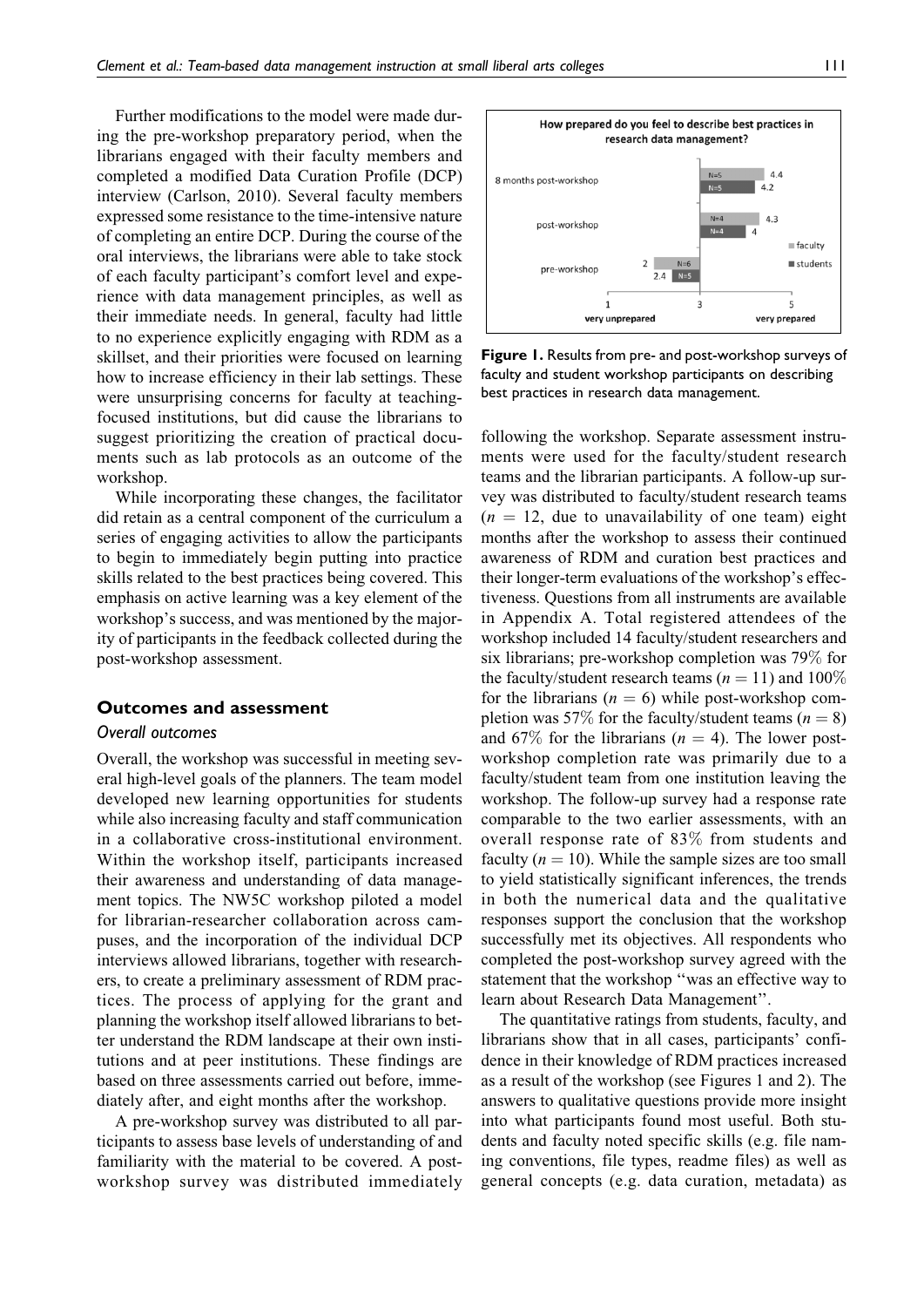

Figure 2. Results from pre- and post-workshop surveys of faculty and student workshop participants on finding and applying data management principles appropriate for their research.

important takeaways from the workshop. After the workshop, participants expanded their definitions of ''data management'' to emphasize the importance of planning, an aspect that had been highlighted throughout the workshop presentations, and was absent from pre-workshop answers.

#### Faculty outcomes

All responses to the post-workshop survey from faculty members referenced the importance of working in teams and fostering collaborations. Faculty supported extending the workshop's mission to other groups on their home campuses. One faculty member wrote, ''Working in teams was KEY. We need a follow up either at our own institution or another NW5C workshop!'' Following the workshop, faculty members defining the ''research data life cycle'' were more likely to provide more detailed explanations, specifically emphasizing data storage and preservation issues. Several faculty members commented that the preliminary DCP work was helpful in preparing for the workshop and for further RDM planning. Multiple faculty commented on their intent to establish protocols and training procedures for their labs which were previously non-existent. In general, faculty feedback focused on appreciation for newly learned skills which could be immediately implemented in their labs for data backups, efficient data storage, and consistency in recording and formatting data.

Following the workshop, faculty members informally reported to librarians that their research groups had either instituted or begun to develop new filenaming plans and research data workflows to facilitate more consistent documentation and backup. The answers to qualitative questions in the follow-up survey indicate that the researchers have pursued these preliminary plans. One group has ''a protocol for file naming and creating/storing metadata on every set of experimental data we produce''. Another has ''used the file naming conventions routinely and [has] converted old, 'pre-workshop' files to the convention''. Research groups report that they still face challenges in areas such as storage, backing up data and dealing with older files, not to mention the consistent implementation of file-naming and metadata conventions. In one case, a faculty member noted, ''I believe some of these were addressed in the workshop, but the 'doing' is much harder'' and suggested further communication and support among research groups and librarians to encourage both brainstorming and follow-through.

The quantitative data indicate that after eight months, faculty (and students) felt at least as well prepared to describe best practices and apply discipline-appropriate data management to their research as they had immediately after the workshop, and their answers to the open-ended question of how they would describe RDM were consistent with that self-assessment. One faculty answer in particular summed up key components of data management:

The data we collect in our lab is the foundation of our work and as such is extremely valuable so we must take good care of it. This means we must keep our data useful (describe it thoroughly with detailed and consistent metadata), keep our data organized (use consistent file naming conventions and store it in the correct folders), and keep our data safe (back it up consistently and provide accurate links in our notebooks).

#### Student outcomes

Student evaluations immediately following the workshop included the recognition of the value of the skills and concepts covered. A student wrote:

I found it very helpful to be introduced to the concepts behind data management ... Being aware of the advantages of data management, I can progress in my career and find various applications for [the concepts]. This seems far more advantageous than simply being told by a PI that the lab follows XYZ protocols, which I may or may not continue to apply in the future.

One of the student researchers voiced a desire that future workshops provide more space for interaction and discussion with student workshop participants from other institutions. While not all teams were able to bring students along, there was a sense that the teams who did so found it valuable. Students were able to disseminate the lessons they learned on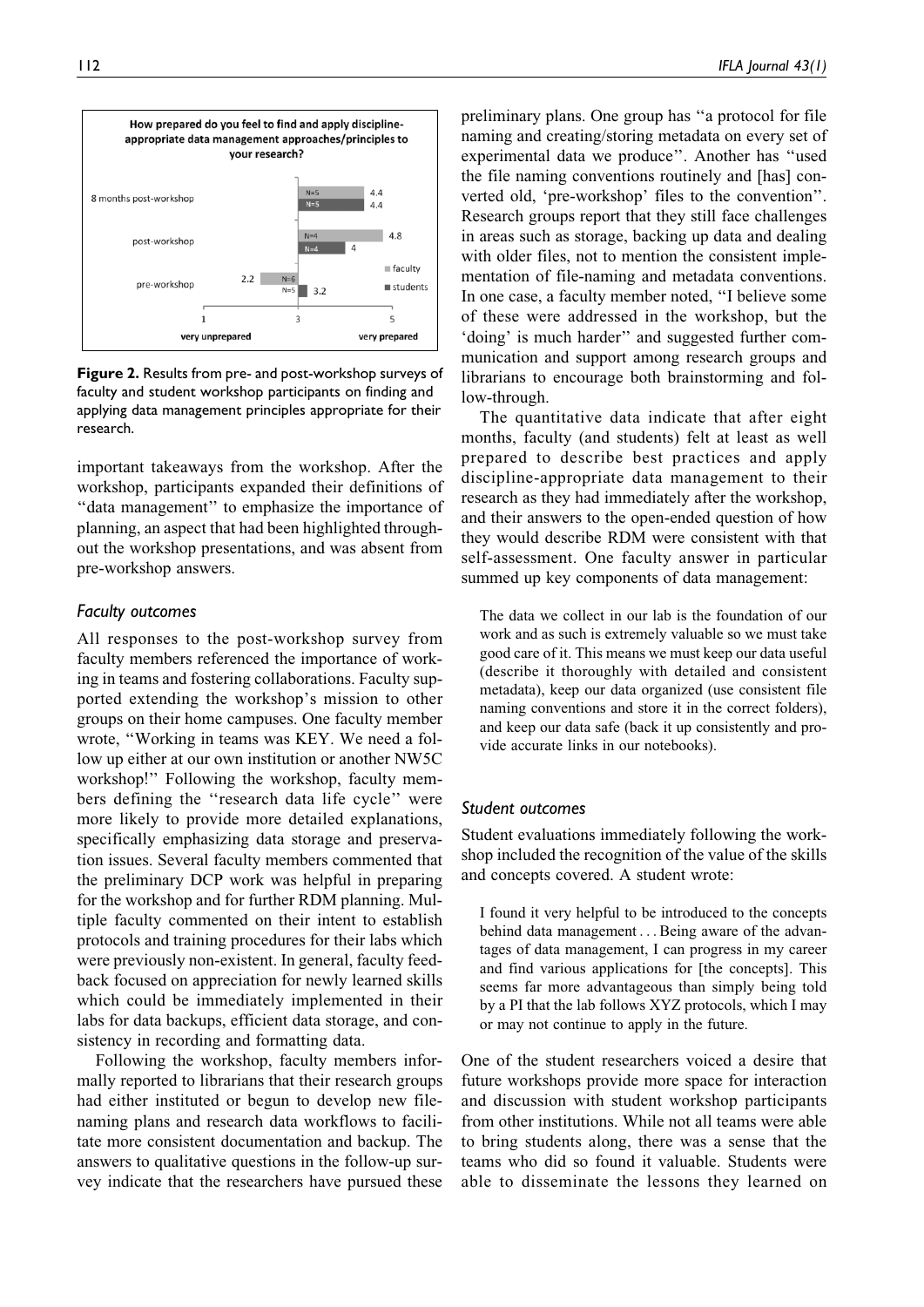returning to their campuses both informally, in talking with other student research assistants in their labs, and, in at least one case, through a formal presentation to the research teams in their department.

## Librarian outcomes

In their post-workshop assessments, all librarian participants reported a significant increase in comfort levels with the subject matter and in feeling prepared to do outreach to faculty or colleagues. All librarians mentioned networking or collaboration with NW5C peers when asked about the most important outcome of the workshop. Librarians also raised some issues that were not within the explicit scope of the workshop, such as building a shared data repository, and posed questions about how data management plans might be applied on an individual level to undergraduate research.

The lessons learned for the librarian organizers of the workshop encompassed planning issues on many levels. The librarians had varying levels of training in RDM before the workshop, and some would have appreciated additional ''train the trainer'' instruction before the workshop itself. Cross-campus collaborations were possible in large part due to technological affordances of shared online documents and Google Hangouts. Having a standing online meeting was very important for planning purposes. Post-workshop use of some of these digital connections could have been improved; having a listserv or other digital meeting space set up before the end of the workshop would have facilitated its ongoing impact.

## Conclusion

The NW5C Data Curation Workshop model is a successful, and sustainable, model for developing RDM services and building communities of practice for small liberal arts colleges. While the costs for the first iteration of this workshop model were grant-funded, the planners believe that costs for future iterations of the workshop would be greatly reduced and potentially feasible without grant funding. The primary reduction in costs comes from the fact that the planning librarians gained valuable RDM skills themselves, as well as being exposed to how the facilitator actually taught the material, thus providing valuable professional development training while simultaneously providing outreach services to faculty constituents. Aside from this facilitation cost, the most expensive part of the implementation was reimbursement of travel costs for participants – a situation which was exacerbated by the remote nature of at least one participating institution. Taking further

advantage of digital tools and distance-learning technologies for long-distance collaboration could lower these costs even further.

Faculty outcomes in the area of RDM skills were positive, but the most important long-term outcomes for faculty participants were their development as RDM evangelists for their campuses. In seeking to create a campus culture that values solid RDM practices, librarians need faculty partners who will speak to their importance. Another important outcome was the opportunity to extend the classic liberal arts teacher-scholar model to the domain of RDM skill development. While undergraduate student research assistants are more transitory than graduate research assistants, students attend liberal arts institutions because of the belief in education through close contact with faculty both inside and outside of the classroom. RDM training at the undergraduate level can also help to prepare upcoming graduate students to recognize and promote the importance of data management. This workshop demonstrated the feasibility of faculty, undergraduates, and librarians learning and developing their RDM skills in a collaborative environment.

The development of a community of practice was one of the most powerful outcomes of this experience for the planning librarians. The planning librarians have stayed in regular contact with each other concerning RDM developments on their campuses, and have continued working together on conference presentations as well as articles about their model. These activities have continued despite one of the planners moving to a new position at an institution on the opposite coast. An often unspoken challenge of starting an RDM program at a liberal arts college library is that, in contrast to larger institutions, the librarian tasked with developing these services is typically working alone. With many of the models for these services coming from larger institutions, the new data librarian may have few colleagues to turn to when wondering what will or will not work on their campus, and how to scale these services appropriately. Though just beginning, the development of a community for discussion, planning, and sharing of best practices particular to a smaller institution is invaluable.

A second iteration of the model, with reduced costs, was planned for the summer of 2016, and there is interest in replicating this instructional model for liberal arts institutions outside of the Pacific Northwest. The modules and tools used to develop this workshop are all openly available, and the planners are enthusiastic about sharing their experiences, including the successes and challenges. Whether they choose to proceed independently, or as part of the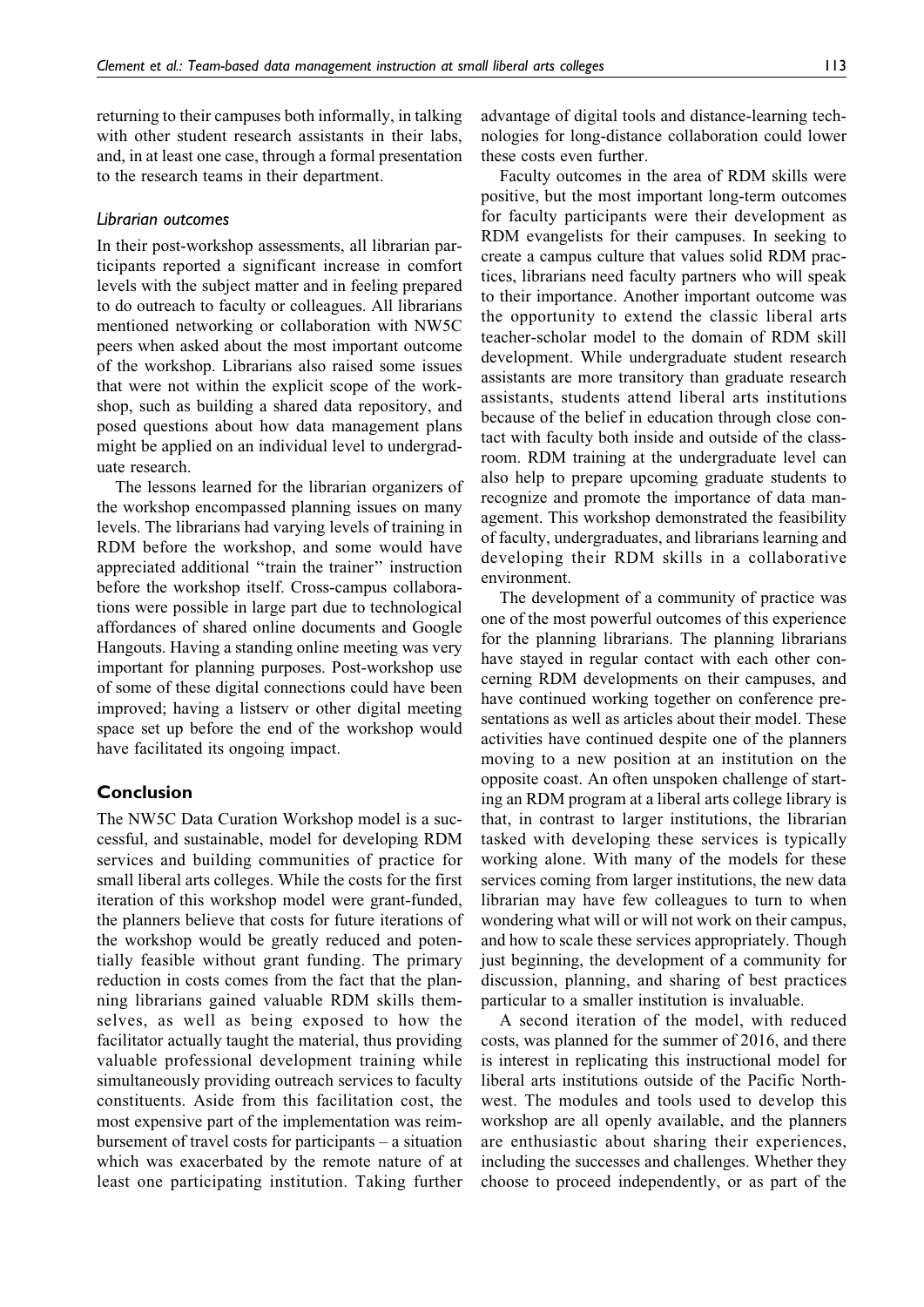growing community of liberal arts colleges developing RDM services, institutions that use a researchgroup-based approach to teaching RDM will not only improve practices on their own campus, but also help to strengthen relationships and change campus cultures.

## Acknowledgements

The authors gratefully acknowledge those who dedicated their time and effort to this project: Mini-grant Co-PIs: Mark Dahl, Dena Hutto; Other Workshop Planners: Gary Klein, Michael Spalti; Workshop Facilitator: Amanda Whitmire, PhD; and all workshop participants.

## Declaration of Conflicting Interests

The author(s) declared no potential conflicts of interest with respect to the research, authorship, and/or publication of this article.

## Funding

The author(s) received no financial support for the research, authorship, and/or publication of this article.

## **Note**

1. The co-principal investigators on this mini-grant were Dena Hutto, Norman F. Carrigg College Librarian, Reed College and Mark Dahl, Director of the Aubrey R. Watzak Library, Lewis & Clark College.

## References

- ANDS (n.d.) 23 (Research Data) Things. Australian National Data Service. Available at: [http://ands.org.au/](http://ands.org.au/partners-and-communities/23-research-data-things) [partners-and-communities/23-research-data-things](http://ands.org.au/partners-and-communities/23-research-data-things) (accessed 18 April 2016).
- Antell K, Foote JB, Turner J, et al. (2014) Dealing with data: Science librarians' participation in data management at Association of Research Libraries institutions. College & Research Libraries 75(4): 557–574.
- Ball R and Medeiros N (2012) Teaching integrity in empirical research: A protocol for documenting data management and analysis. Journal of Economic Education 43(2): 182–189.
- Boyer Commission on Educating Undergraduates in the Research University (1998) Reinventing Undergraduate Education: A Blueprint for America's Research Universities. Stony Brook, NY: SUNY Stony Brook; Carnegie Foundation for the Advancement of Teaching.
- Brandt DS (2007) Librarians as partners in e-research: Purdue University Libraries promote collaboration. College & Research Libraries News 68(6): 365–396.
- Bresnahan MM and Johnson AM (2013) Assessing scholarly communication and research data training needs. Reference Services Review 41(3): 413–433.
- Calzada Prado J and Marzal MA´ (2013) Incorporating data literacy into information literacy programs: Core competencies and contents. Libri: International Journal of Libraries & Information Services 63(2): 123–134.
- Carlson J (2010) Data Curation Profiles Toolkit. Available at:<http://docs.lib.purdue.edu/dcptoolkit/> (accessed 21 November 2016).
- Carlson J, Fosmire M, Miller CC, et al. (2011) Determining data information literacy needs: A study of students and research faculty. portal: Libraries and the Academy 11(2): 629–657.
- Carlson J, Sapp Nelson M, Bracke M, et al. (2015) The Data Information Literacy Toolkit. Purdue University. Available at: [http://docs.lib.purdue.edu/dilsymposium/](http://docs.lib.purdue.edu/dilsymposium/2013/interviewinstruments/1/) [2013/interviewinstruments/1/](http://docs.lib.purdue.edu/dilsymposium/2013/interviewinstruments/1/) (accessed 30 March 2016).
- Choudhury GS (2008) Case study in data curation at Johns Hopkins University. Library Trends 57(2): 211–220.
- Cox AM and Pinfield S (2014) Research data management and libraries: Current activities and future priorities. Journal of Librarianship and Information Science 46(4): 299–316.
- Creamer AT, Morales ME, Kafel D, et al. (2012) A sample of research data curation and management courses. Journal of eScience Librarianship 1(2): 4.
- DataONE (2015) DataONE Education Modules. Available at:<https://www.dataone.org/education-modules> (accessed 30 March 2016).
- EDINA and Data Library, University of Edinburgh (n.d.) DIY Research Data MANTRA Training Kit for Librarians. Available at: [http://datalib.edina.ac.uk/mantra/lib](http://datalib.edina.ac.uk/mantra/libtraining.html) [training.html](http://datalib.edina.ac.uk/mantra/libtraining.html) (accessed 20 March 2016).
- Goldstein S and Oelker S (2011) Planning for data curation in the small liberal arts college environment. Sci-Tech News 65(3). Available at: [http://jdc.jefferson.edu/sci](http://jdc.jefferson.edu/scitechnews/vol65/iss3/4) [technews/vol65/iss3/4](http://jdc.jefferson.edu/scitechnews/vol65/iss3/4) (accessed 20 March 2016).
- Guy M (2013) RDM Training for Librarians. DCC RDM services case studies, Digital Curation Centre. Available at: [http://www.dcc.ac.uk/sites/default/files/documents/](http://www.dcc.ac.uk/sites/default/files/documents/publications/case-studies/Training-for-librarians-case-study.pdf) [publications/case-studies/Training-for-librarians-case](http://www.dcc.ac.uk/sites/default/files/documents/publications/case-studies/Training-for-librarians-case-study.pdf)[study.pdf](http://www.dcc.ac.uk/sites/default/files/documents/publications/case-studies/Training-for-librarians-case-study.pdf) (accessed 20 March 2016).
- Heidorn PB (2011) The emerging role of libraries in data curation and e-science. Journal of Library Administration 51(7/8): 662–672.
- Hensley MK (2015) A survey of instructional support for undergraduate research programs. portal: Libraries and the Academy 15(4): 719–762.
- Hunter A-B, Laursen SL and Seymour E (2007) Becoming a scientist: The role of undergraduate research in students' cognitive, personal, and professional development. Science Education 91(1): 36-74.

Hwse P and Holt A (2011) Joining in the enterprise of response in the wake of the NSF data management planning requirement. Research Library Issues 274: 11–17.

- Indiana University Center for Postsecondary Research (n.d.) Definitions. In: The Carnegie Classification of Institutions of Higher Education. 2015 edn. Available at: [http://carnegieclassifications.iu.edu/classification\\_](http://carnegieclassifications.iu.edu/classification_descriptions/basic.php) [descriptions/basic.php](http://carnegieclassifications.iu.edu/classification_descriptions/basic.php).
- Keralis SDC (2012) Data curation education: A snapshot. In: The Problem of Data. CLIR Publication No. 154. Washington, DC: Council on Library and Information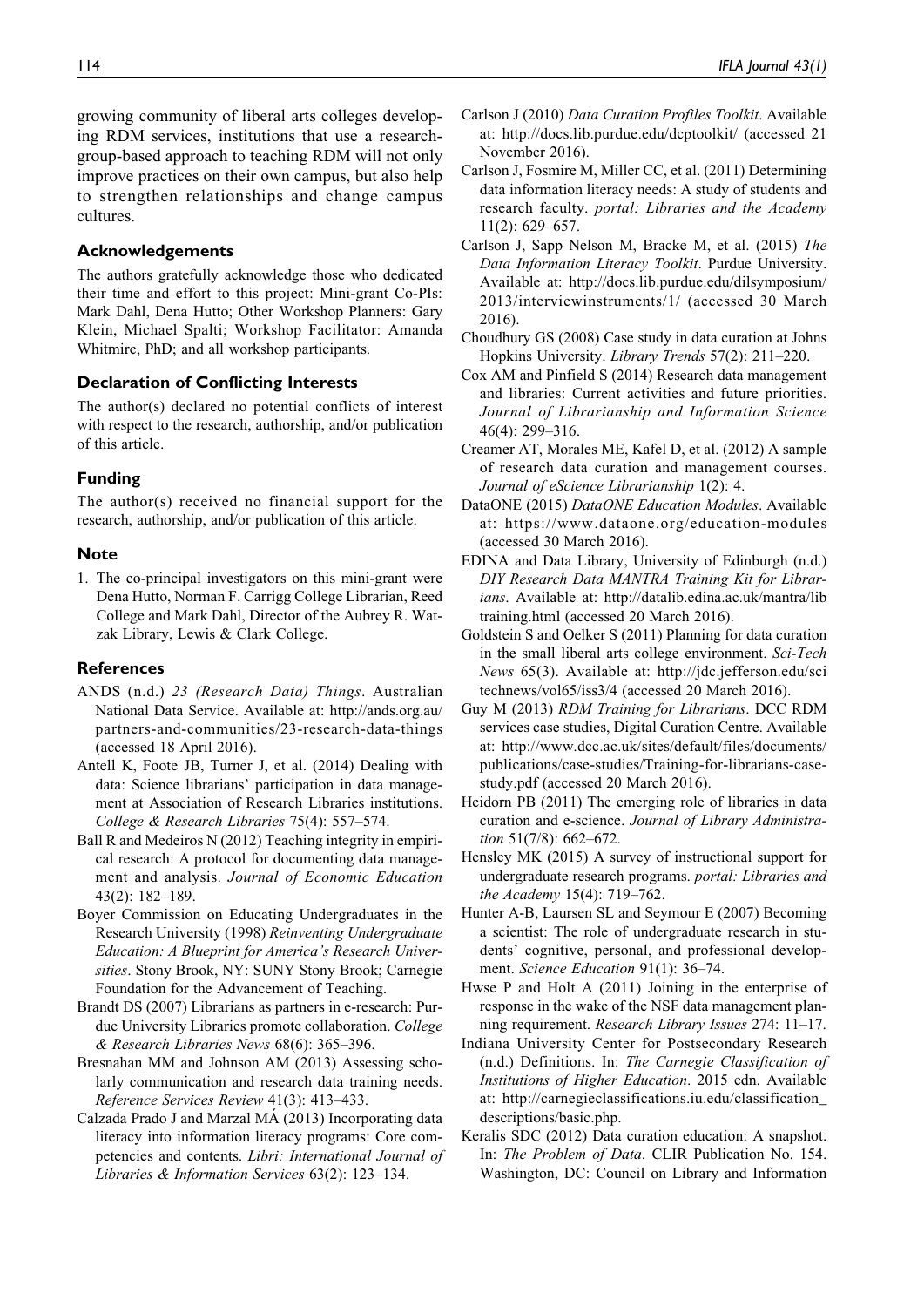Resources, pp. 32–43. Available at: [https://www.clir.](https://www.clir.org/pubs/reports/pub154/pub154.pdf) [org/pubs/reports/pub154/pub154.pdf](https://www.clir.org/pubs/reports/pub154/pub154.pdf) (accessed 6 April 2016).

- Kuh GD, Schneider CG and Association of American Colleges and Universities (2008) High-impact Educational Practices: What They Are, Who Has Access to Them, and Why They Matter. Report, Washington, DC: Association of American Colleges and Universities.
- Lamar Soutter Library, University of Massachusetts Medical School (ed.) (n.d.) New England Collaborative Data Management Curriculum. Available at: [http://library.](http://library.umassmed.edu/necdmc/index) [umassmed.edu/necdmc/index](http://library.umassmed.edu/necdmc/index) (accessed 30 March 2016).
- MacMillan D (2010) Sequencing genetics information: Integrating data into information literacy for undergraduate biology students. Issues in Science & Technology Librarianship. Available at: [http://www.istl.org/10](http://www.istl.org/10-spring/refereed3.html) [spring/refereed3.html](http://www.istl.org/10-spring/refereed3.html) (accessed 11 May 2015).
- Mooney H, Collie WA, Nicholson S, et al. (2014) Collaborative approaches to undergraduate research training: Information literacy and data management. Advances in Social Work 15(2): 368–389.
- Piorun M, Kafel D, Leger-Hornby T, et al. (2012) Teaching research data management: An undergraduate/graduate curriculum. Journal of eScience Librarianship 1(1). Available at: [http://escholarship.umassmed.edu/jeslib/](http://escholarship.umassmed.edu/jeslib/vol1/iss1/8) [vol1/iss1/8](http://escholarship.umassmed.edu/jeslib/vol1/iss1/8) (accessed 11 May 2015).
- Pryor G and Donnelly M (2009) Skilling up to do data: Whose role, whose responsibility, whose career? International Journal of Digital Curation 4(2): 158–170.
- Qin J and D'Ignazio J (2010) Lessons learned from a twoyear experience in science data literacy education. In: International Association of Scientific and Technological University Libraries, 31st annual conference. Available at: [http://docs.lib.purdue.edu/iatul2010/conf/day2/](http://docs.lib.purdue.edu/iatul2010/conf/day2/5) [5](http://docs.lib.purdue.edu/iatul2010/conf/day2/5) (accessed 30 March 2016).
- Reisner BA, Vaughan KTL and Shorish YL (2014) Making data management accessible in the undergraduate chemistry curriculum. Journal of Chemical Education 91(11): 1943–1946.
- Research Data Netherlands (2016) Essentials 4 Data Support. Available at:<http://datasupport.researchdata.nl/en/> (accessed 6 April 2016).
- Rice R (2014) Research data MANTRA: A labour of love. Journal of eScience Librarianship 3(1). Available at: <http://escholarship.umassmed.edu/jeslib/vol3/iss1/4> (accessed 17 April 2016).
- Rowlett RS, Blockus L and Larson S (2012) Characteristics of excellence in undergraduate research (COEUR). In: Hensley N (ed.) Characteristics of Excellence in Undergraduate Research (COEUR). Washington, DC: Council on Undergraduate Research, pp. 2–19. Available at: [http://www.cur.org/assets/1/23/COEUR\\_final.pdf](http://www.cur.org/assets/1/23/COEUR_final.pdf) (accessed 31 March 2016).
- Scaramozzino JM, Ramírez ML and McGaughey KJ (2012) A study of faculty data curation behaviors and attitudes at a teaching-centered university. College & Research Libraries 73(4): 349–365.
- Shadbolt A, Konstantelos L, Lyon L, et al. (2014) Delivering innovative RDM training: The immersive informatics pilot programme. International Journal of Digital Curation 9(1): 313–323.
- Shorish Y (2012) Data curation is for everyone! The case for Master's and Baccalaureate institutional engagement with data curation. Journal of Web Librarianship 6(4): 263–273.
- Shorish Y (2015) Data information literacy and undergraduates: A critical competency. College & Undergraduate Libraries 22(1): 97–106.
- Soehner C, Steeves C and Ward J (2010) E-Science and Data Support Services: A Study of ARL Member Institutions. Report. Washington, DC: Association of Research Libraries. Available at: [http://www.arl.org/](http://www.arl.org/storage/documents/publications/escience-report-2010.pdf) [storage/documents/publications/escience-report-2010.](http://www.arl.org/storage/documents/publications/escience-report-2010.pdf) [pdf](http://www.arl.org/storage/documents/publications/escience-report-2010.pdf) (accessed 31 March 2016).
- Stamatoplos A (2009) The role of academic libraries in mentored undergraduate research: A model of engagement in the academic community. College & Research Libraries 70(3): 235–249.
- Stamatoplos A, Neville T and Henry D (2016) Analyzing the data management environment in a Master's-level institution. Journal of Academic Librarianship 42(2): 154–160.
- Stephenson E and Caravello PS (2007) Incorporating data literacy into undergraduate information literacy programs in the social sciences: A pilot project. Reference Services Review 35(4): 525–540.
- Strasser CA and Hampton SE (2012) The fractured lab notebook: Undergraduates and ecological data management training in the United States. Ecosphere 3(12):  $1-18.$
- Tenopir C, Birch B and Allard S (2012) Academic Libraries and Research Data Services: Current Practices and Plans for the Future. Report. Association of College & Research Libraries, June. Available at: [http://](http://www.ala.org/acrl/sites/ala.org.acrl/files/content/publications/whitepapers/Tenopir_Birch_Allard.pdf) [www.ala.org/acrl/sites/ala.org.acrl/files/content/publica](http://www.ala.org/acrl/sites/ala.org.acrl/files/content/publications/whitepapers/Tenopir_Birch_Allard.pdf) [tions/whitepapers/Tenopir\\_Birch\\_Allard.pdf](http://www.ala.org/acrl/sites/ala.org.acrl/files/content/publications/whitepapers/Tenopir_Birch_Allard.pdf) (accessed 31 March 2016).
- Tenopir C, Sandusky RJ, Allard S, et al. (2013) Academic librarians and research data services: Preparation and attitudes. IFLA Journal 39(1): 70–78.
- Tenopir C, Sandusky RJ, Allard S, et al. (2014) Research data management services in academic research libraries and perceptions of librarians. Library & Information Science Research 36(2): 84–90.
- Toups M and Hughes M (2013) When data curation isn't: A redefinition for liberal arts universities. Journal of Library Administration 53(4): 223–233.
- Verbakel E, Noordegraaf M, de Smaele M, et al. (2013) Data-intelligence training for library staff. In: Framing the digital curation curriculum, International conference, Florence, Italy, 6–7 May 2013, CEUR Workshop Proceedings, paper 13. Available at: [http://ceur-ws.org/](http://ceur-ws.org/Vol-1016/paper13.pdf) [Vol-1016/paper13.pdf](http://ceur-ws.org/Vol-1016/paper13.pdf) (accessed 6 April 2016).
- Walton G (2010) Data curation and the academic library. New Review of Academic Librarianship 16(1): 1–3.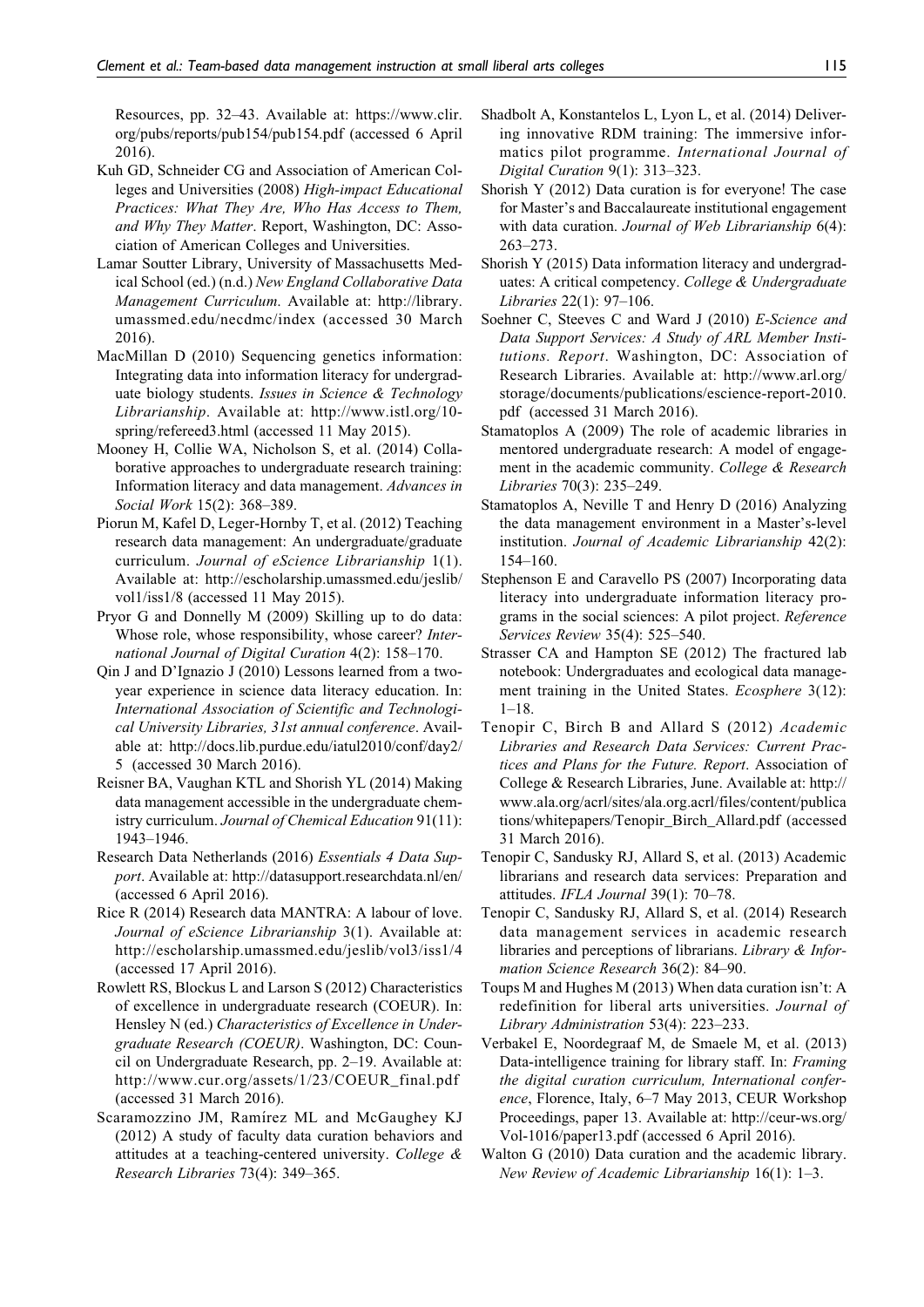- Watkins W, Hamilton E, Boyko E, et al. (2004) Creating a national peer-to-peer training program for data librarians in Canada. IASSIST Quarterly 28(2/3). Available at: [http://www.iassistdata.org/sites/default/files/](http://www.iassistdata.org/sites/default/files/iqvol282_3watkins.pdf) [iqvol282\\_3watkins.pdf](http://www.iassistdata.org/sites/default/files/iqvol282_3watkins.pdf) (accessed 17 April 2016).
- Zilinski LD, Nelson MS and Van Epps AS (2014) Developing professional skills in STEM students: Data information literacy. Issues in Science and Technology Librarianship 77. Available at: [http://](http://dx.doi.org/10.5062/F42V2D2Z) [dx.doi.org/10.5062/F42V2D2Z](http://dx.doi.org/10.5062/F42V2D2Z) (accessed 30 March 2016).

#### Author biographies

Ryan Clement has been the Data Services Librarian at Middlebury College, in Middlebury, VT, since 2015. Prior to this, he was the Data Services Librarian at Reed College in Portland, OR. He holds an MSc in Information from the University of Michigan School of Information, as well as an MA in Philosophy from Temple University. He currently serves on the American Psychological Association Library Advisory Board. He has published work in Internet Reference Services Quarterly and the recent book from the Association of College and Research Libraries (ACRL), Databrarianship: The Academic Data Librarian in Theory and Practice. He has presented on data services and instruction at liberal arts colleges at the ACRL Annual Conference, the Digital Library Federation Forum, the Research Data Access & Preservation Summit, and the Oregon Library Association Annual Conference. His research interests include data services planning and outreach, data/information literacy, library assessment, and user experience/service design.

Amy Blau has been Instructional and Data Services Librarian at Whitman College in Walla Walla, Washington since 2014. She holds an MSc in Information from the University of Michigan School of Information and a PhD in Comparative Literature from the University of Illinois, Urbana-Champaign. Her professional and research interests include data services planning and outreach, information literacy, digital preservation, and the digital humanities.

Eli Gandour-Rood is the Science Liaison Librarian at the University of Puget Sound, a private liberal arts college in Tacoma, WA. He received his MLIS from the University of Washington Information School in 2013. Currently, he serves as the Vice-President/President-Elect of the Washington State Chapter of the Association of College and Research Libraries.

Parvaneh Abbaspour is the Science & Data Services Librarian at Lewis & Clark College in Portland, Oregon. She received her MLIS from McGill University in 2013.

## Appendix A: Assessment questions

#### Pre-workshop survey, librarians

- 1. Prior to signing up for this workshop, how familiar were you with the data researchers at your institution were working on?  $(1 =$ Very Unfamiliar,  $5 = \text{Very Familiar}$ )
- 2. How prepared do you feel to talk to faculty about their research data?  $(1 = \text{Very Unpre-})$ pared,  $5 = \text{Very Prepared}$
- 3. How prepared do you feel to describe best practices in research data management to faculty or students?  $(1 = \text{Very Unprepared},$  $5 =$  Very Prepared)
- 4. Please briefly describe or list what actions constitute effective data management.
- 5. How prepared do you feel to explain to other librarians what research data is?  $(1 = V)$ ery Unprepared,  $5 = \text{Very Prepared}$
- 6. How do you define research data when talking to other librarians?
- 7. How prepared do you feel to support researchers in finding and applying discipline-appropriate data management approaches/principles to their research?  $(1 = \text{Very Unprepared}, 5 = \text{Very Prepared})$
- 8. How would you rate the current importance of good data management at your institution?  $(1 = \text{Very Unimportant}, 5 = \text{Very Important})$
- 9. How prepared do you feel to explain the research data lifecycle at your institution?  $(1 = \text{Very Unprepared}, 5 = \text{Very Prepared})$
- 10. Please briefly describe the research data lifecycle at your institution. What areas does your library currently support?
- 11. What areas of data management are you prepared to support for your researchers? What other departments on campus might you reach out to to assist in data management?
- 12. What is your institution? (coded as alpha character)

#### Pre-workshop survey, faculty/students/staff

- 1. How prepared do you feel to describe best practices in research data management?  $(1 =$ Very Unprepared,  $5 = \text{Very Prepared}$
- 2. Please briefly describe or list what actions constitute effective data management.
- 3. How prepared do you feel to describe the research data lifecycle?  $(1 = \text{Very Unpre-})$ pared,  $5 = \text{Very Prepared}$
- 4. Please briefly describe the research data lifecycle.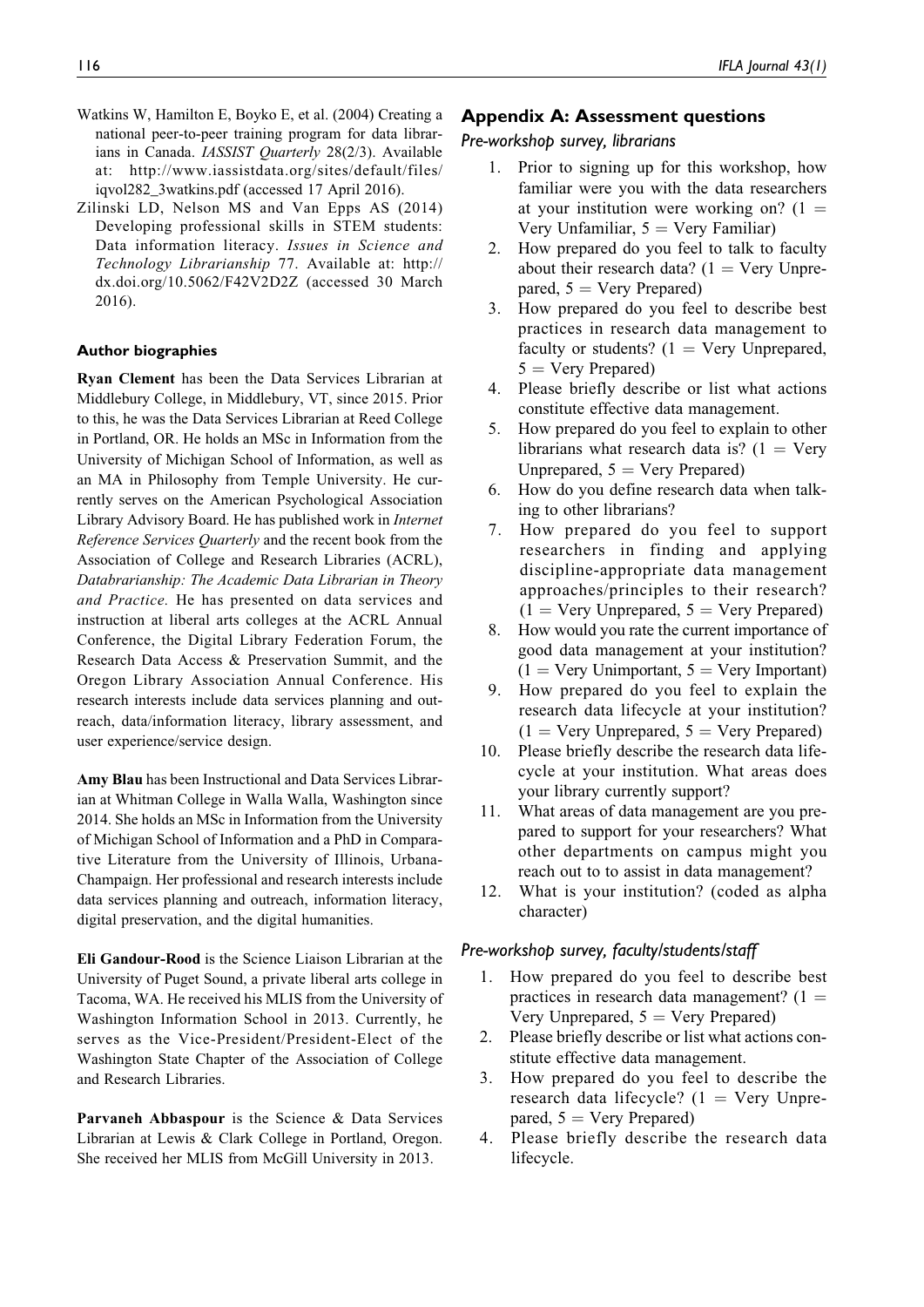- 5. How prepared do you feel to find and apply discipline-appropriate data management approaches/principles to your research project? (1 = Very Unprepared,  $5$  = Very Prepared)
- 6. What do you most hope to learn from this workshop?
- 7. What motivated you to attend this workshop this summer?
- 8. What is your institution? (alpha-coded)
- 9. What is your role?

#### Post-workshop survey, librarians

- 1. Prior to signing up for this workshop, how familiar were you with the data researchers are your institution were working on?  $(1 =$ Very Unfamiliar,  $5 = \text{Very Familiar}$ )
- 2. How prepared do you feel to explain to other librarians what research data is?  $(1 = V$ ery Unprepared,  $5 = \text{Very Prepared}$
- 3. How do you define research data when talking to other librarians?
- 4. How prepared do you feel to talk to faculty about their research data?  $(1 = \text{Very Unpre-})$ pared,  $5 = \text{Very Prepared}$
- 5. How prepared do you feel to support researchers in finding and applying discipline-appropriate data management approaches/principles to their research? (1  $=$  Very Unprepared,  $5 =$  Very Prepared)
- 6. How prepared do you feel to explain the research data lifecycle at your institution?  $(1 = \text{Very Unprepared}, 5 = \text{Very Prepared})$
- 7. Please briefly describe the research data lifecycle at your institution. What areas does your library currently support?
- 8. What areas of data management are you prepared to support for your researchers? What other departments on campus might you reach out to to assist in data management?
- 9. How would you rate the current importance of good data management at your institution?  $(1 = \text{Very Unimportant}, 5 = \text{Very Important})$
- 10. Please briefly describe or list what actions constitute effective data management.
- 11. What stands out as the most important skills or pieces of information you gained from this workshop?
- 12. What information or activity was missing that you would have liked to cover?
- 13. Do you feel that this workshop structure was an effective way to learn about this topic? Why or why not?
- 14. Would you recommend a workshop on this topic to your colleagues? Why or why not?
- 15. Do you have other suggestions for how NW5C colleges can (individually or collaboratively) develop and improve their support of research data management?
- 16. What is your institution? (coded as alpha character)

## Post-workshop survey, faculty/students/staff

- 1. How prepared do you feel to describe best practices in research data management?  $(1 = \text{Very Unprepared}, 5 = \text{Very Prepared})$
- 2. Please briefly describe or list what actions constitute effective data management.
- 3. How prepared do you feel to describe the research data lifecycle?  $(1 = \text{Very Unpre-})$ pared,  $5 = \text{Very Prepared}$
- 4. Please briefly describe the research data lifecycle.
- 5. How prepared do you feel to find and apply discipline-appropriate data management approaches/principles to your research project? (1 = Very Unprepared,  $5 = \text{V}$ ery Prepared)
- 6. What stands out as the most important skills or pieces of information you gained from this workshop?
- 7. What information or activity was missing that you would have liked to cover?
- 8. Do you feel that this workshop structure was an effective way to learn about this topic? Why or why not?
- 9. What, if anything, from this workshop would you most like to see shared with peers and colleagues at your institution?
- 10. Do you have other suggestions for how NW5C colleges can (individually or collaboratively) develop and improve their support of research data management?
- 11. Other comments
- 12. What is your institution? (alpha coded)
- 13. What is your role?

## Follow-up survey, faculty/students/staff

- 1. What is your institution? (alpha coded)
- 2. What is your status?
- 3. How prepared do you feel to find and apply discipline-appropriate data management approaches/principles to your research project?
- 4. How prepared do you feel to describe best practices in research data management?
- 5. How would you describe effective research data management to a new research assistant